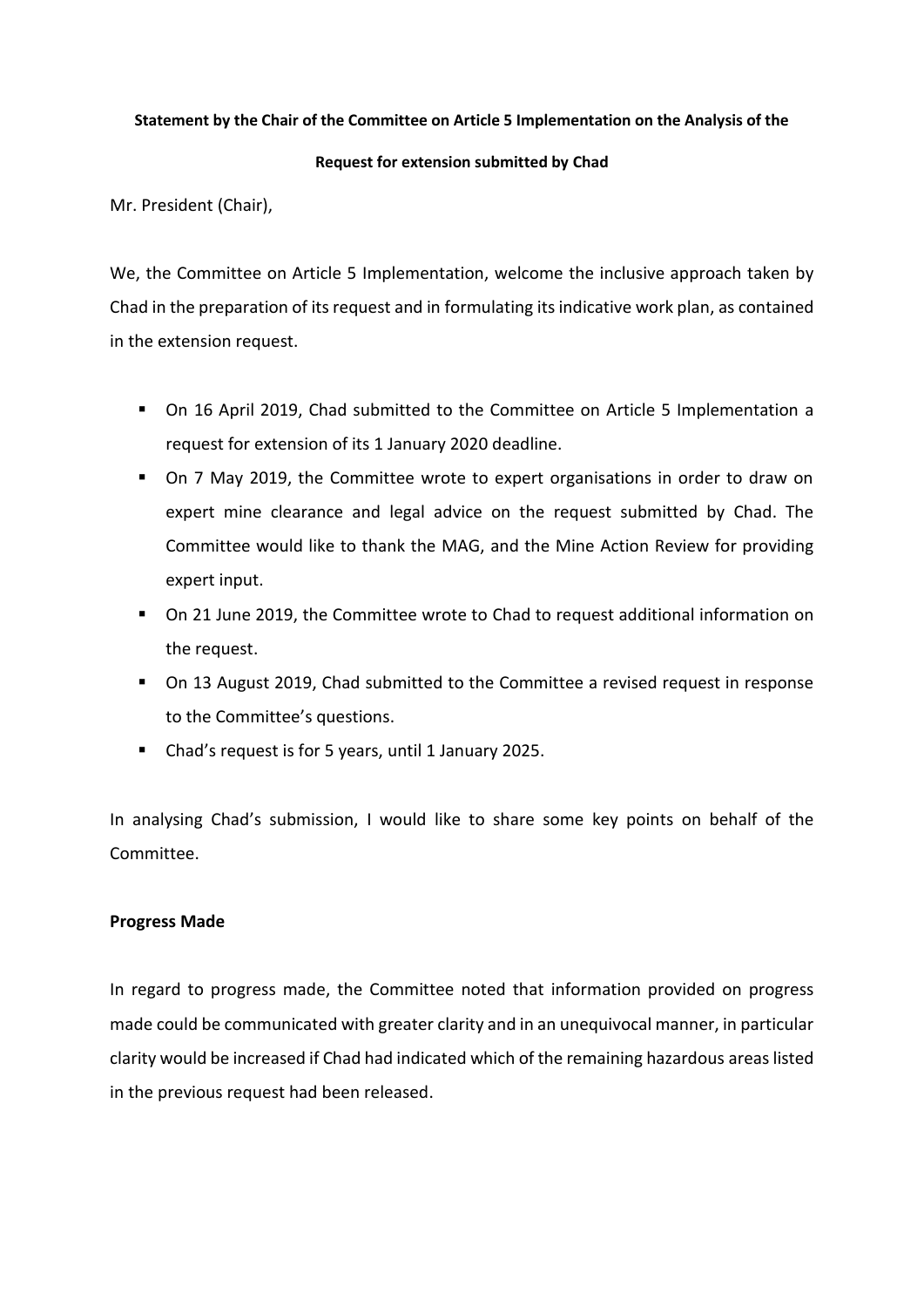The Committee further noted the importance of Chad continuing to report on its progress in a manner consistent with the International Mine Action Standards (IMAS), disaggregating by area cancelled through non-technical survey, reduced through technical survey and addressed through clearance.

The Committee also noted that the full extent of the challenge faced by Chad is still unknown and that further survey is required. The Committee noted that it would be beneficial if Chad could provide a detailed plan with concrete milestones relating to the planned survey activities and the database clean-up.

The Committee further noted that while Chad has taken measures to strengthen the Haut Commissariat National de Déminage (HCND) and improve its working environment, it would be beneficial for the national programme if it did not have to face this situation on a regular basis.

Chad has highlighted the circumstances which impeded Chad from achieving its deadline.

# **Chad's remaining challenge**

The request contains information concerning Chad's remaining challenge. In this regard, the Committee highlighted the importance of Chad reporting on its remaining challenge in a manner consistent with IMAS in order to ensure clarity regarding its remaining challenge.

# **Implementation of its work plan**

Concerning the implementation of Chad's work-plan, the Committee noted that it was positive that Chad was envisaging updating its work plan to include the most up-to-date survey information. The Committee also highlighted the need to provide clarity in the plan by disaggregating activities relating to mined areas and areas affected by explosive remnants of war as well as a clear timeline for these activities.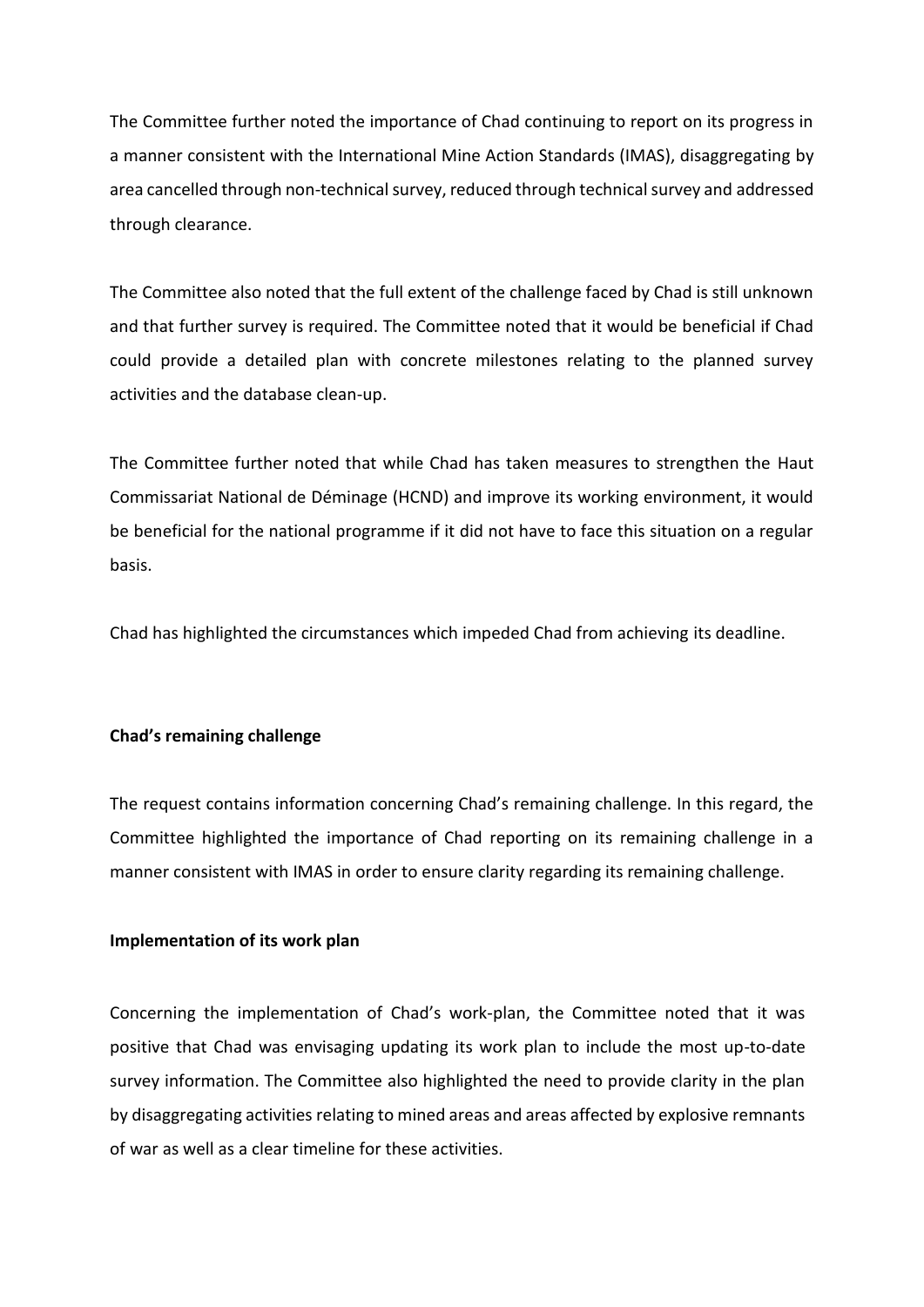#### **Concluding remarks**

In concluding, the Committee noted that while Chad had made good efforts to largely comply with the commitments it had made to clarify the true remaining extent of its challenge, accurate and coherent data on which to base a sound plan leading to completion was still missing. The Committee noted that while it would appear that Chad possesses more knowledge than it did in 2013 about the remaining extent of the challenge, work remains to remove inconsistencies in the data provided. The Committee noted that Chad's plan is ambitious and clearly states which factors could affect implementation and that it depends on a sizable amount of external funding.

In recalling that the request contains a provisional work plan for the period of the extension request, and that the plan will be affected by changes to the security situation and the impact of results from baseline survey activities, the Committee noted that the Convention would benefit from Chad submitting to the Committee an updated detailed work plan by 30 April 2022 for the remaining period covered by the extension. The Committee noted that this work plan should contain an updated list of all areas known or suspected to contain anti-personnel mines using terminology consistent with the IMAS, annual projections of which areas and what area would be dealt with by which organisation during the remaining period covered by the request, also matched with a revised detailed budget.

The Committee further noted that the Convention would benefit from Chad reporting annually by 30 April to the States Parties, as part of its Article 7 obligations, on the following:

- (a)Annual progress of land release activities, disaggregated in a manner consistent with the IMAS, including the identification of new mined areas, and their impact on annual targets as given in Chad's work plan;
- (b)Updated information on the full range of practical methods used to release land, including the use of mechanical assets and animal detection systems;